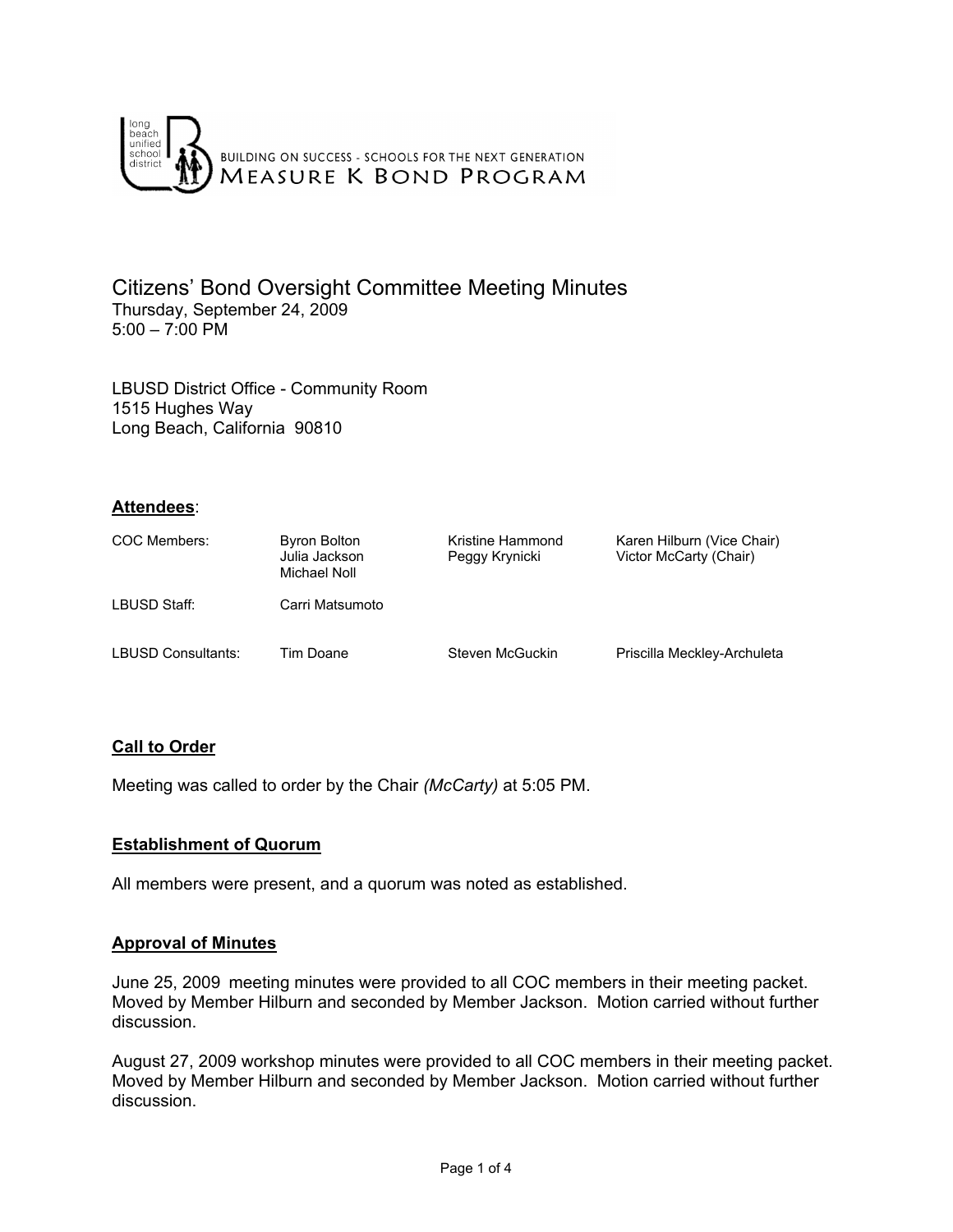## **Communications**

Distributed COC Member Contact List, which included District and Bond Program Manager information.

Distributed copy of Board Resolution No. 072108-D Corrected with Revisions of Exhibit A and Exhibit B.

Noted that Member Hammond and Member Noll attended a make-up workshop session on September 10, 2009.

### **Meeting Minutes Production and Distribution**

Meeting minute drafts will be provided to Chair McCarty for review following the meeting. It was confirmed that meeting minutes are reviewed with Chair McCarty prior to being published as a "draft" for COC member review and approval. There was discussion about early distribution prior to distribution of the meeting agenda and associated materials – and the timing of that distribution.

### **Follow-up to Previous Meeting Comments/Discussion**

There were a small number of sixth graders enrolled at the DeMille Middle School (proposed location for the Thematic 1 – ECATS project) this fall.

### **Public Comment**

None.

### **New Business**

None.

### **Staff Reports**

#### **Quarterly Financial Update** *(Doane)*

A revised report was distributed, reviewed and discussed with questions from COC members addressed. Following are the primary topics of discussion.

The revision was to the Master Program Budget report only, which now reflects a \$0 Program balance. It was noted that all initial Program Budgets would start with a \$0 balance, and the money previously reflected in the Program balance had been placed in the Future Projects – Unassigned Projects budget. Any changes in the future will be provided with accompanying details in the back-up reports. This change was a result of last-minute reporting of investments and some modifications on the New 6-8 Middle School #1 (at the former GTE site) expenditures and savings.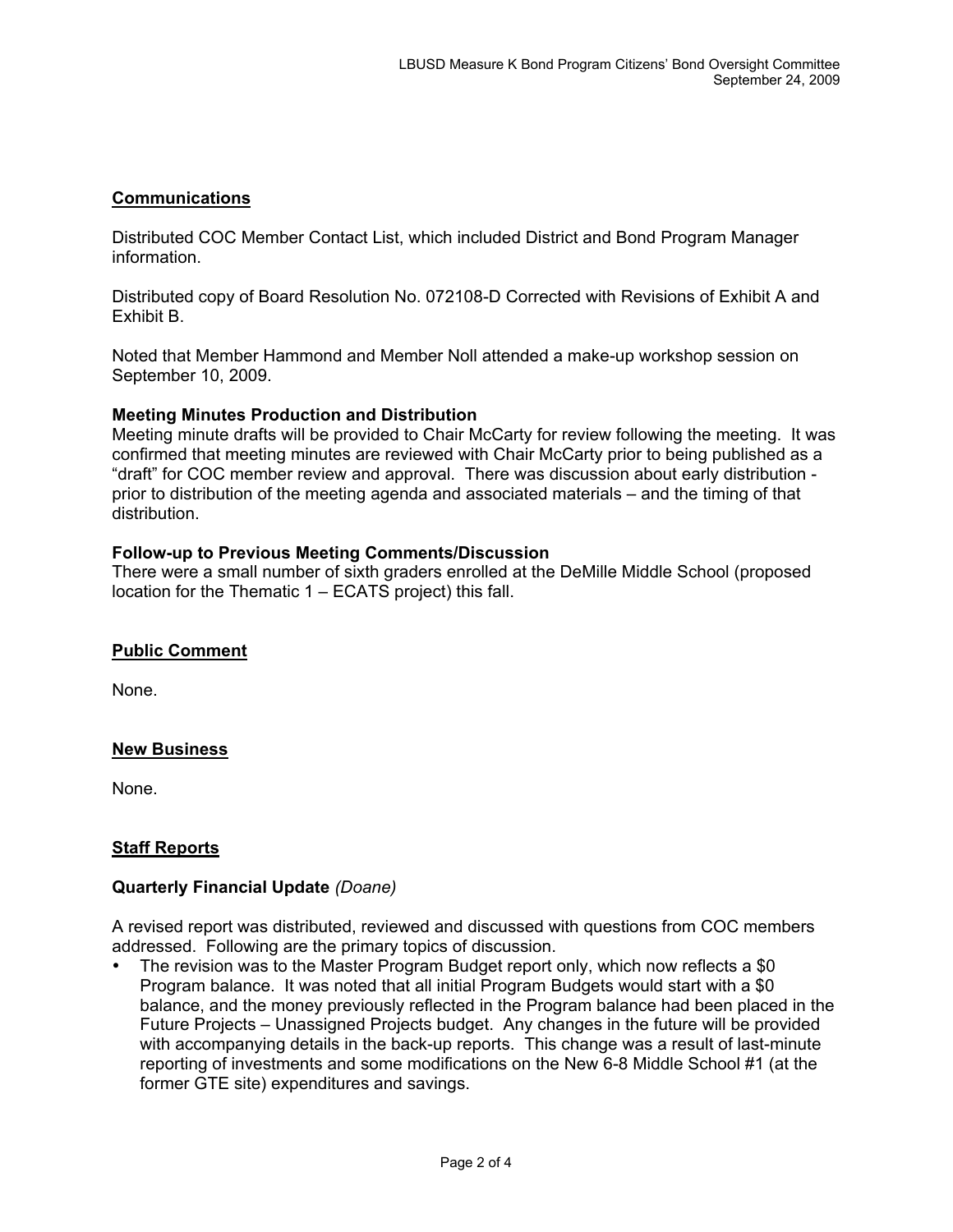- Reviewed the Master Program Budget. Discussed implications of State funding release for both current projects. New 6-8 Middle School #1 at the former GTE site is on the funded list, but the funds have not been released yet. Thematic 1 - ECATS is eligible, but funds have not yet been requested. Discussed how State funds are applied to projects and the requirements for matching with local funds.
- Interest earnings will typically be entered annually.
- Debt retirement was the pay-off of some COP's, which retired some remaining old debt. This was allowable as part of the Bond language.
- Discussed the application of Measure A funds to projects and how that is determined. The intent of the Master Program Budget is to reflect full project budgets and allows tracking and reporting over a full project rather than just portions of the project. There should not be any additional Measure A funds on the two current projects. However, some other future projects may have Measure A funds if an existing contract is part of the project work scope.
- No Measure K monies were used to pay for the passage of the Bond. Staff was asked to provide the specific date following when Measure K funds can be used. Except for the \$50 million Measure A debt retirement, Measure K funds have not been applied to any work completed prior to the issuance of the first series of bonds. The Board approved this sale on February 17, 2009; and they were sold on May 7, 2009. It is noted that the District could apply expenditures back to November 4, 2008 when Measure K was approved by the voters.
- There are two audits performance and financial. The financial audit will address application and validity of specific expenditures. There was discussion about COC coordination with the audit team and the COC having access to the team as they prepare the audits. It is the intent to have this year's audit team come to the December 17, 2009 COC meeting. There was discussion about how the COC will interface with the auditor for the next audit. The intent is to have the auditors meet with the COC prior to starting the next audit and to have conversation about the methodologies and focus of the upcoming audits. It was confirmed that the auditor for this year's audits (both the COC Measure K Bond audits and the District's general financial audit) is Vincenti Lloyd & Stutzman. The audits may be brought to the Board separately from the COC's Annual Report.
- Reviewed Thematic 1 ECATS Budget Reports. All changes from this point forward will be modifications to the budget and reflected in reports with each quarterly report. Contingencies were reviewed briefly, as well as the Funding Detail Report and the Budget Modifications Processed During Current Period Report. There was discussion about the status of this project, what steps can be expected; and questions about the demolition of the buildings were addressed.
- Discussed what projects may be included in the overall Program. COC members were referred to the Board Workshop (August 18, 2009) Presentation, Page 50. It was recommended that the District communicate more with the public about the priority of projects and probable timing of construction commencement.
- "Facilities Lease TBR" line item on the New 6-8 Middle School #1 at the former GTE site was clarified.

# **Review of Sample Annual Reports** *(McGuckin)*

Various sample annual reports from other agencies were provided for discussion and consideration. Those samples were from Long Beach CCD, Poway USD, Cupertino Union SD and Foothill – De Anza CCD. Following was discussion on what the LBUSD COC may want to include in their Annual Report, when that Report may be produced and what period the Report